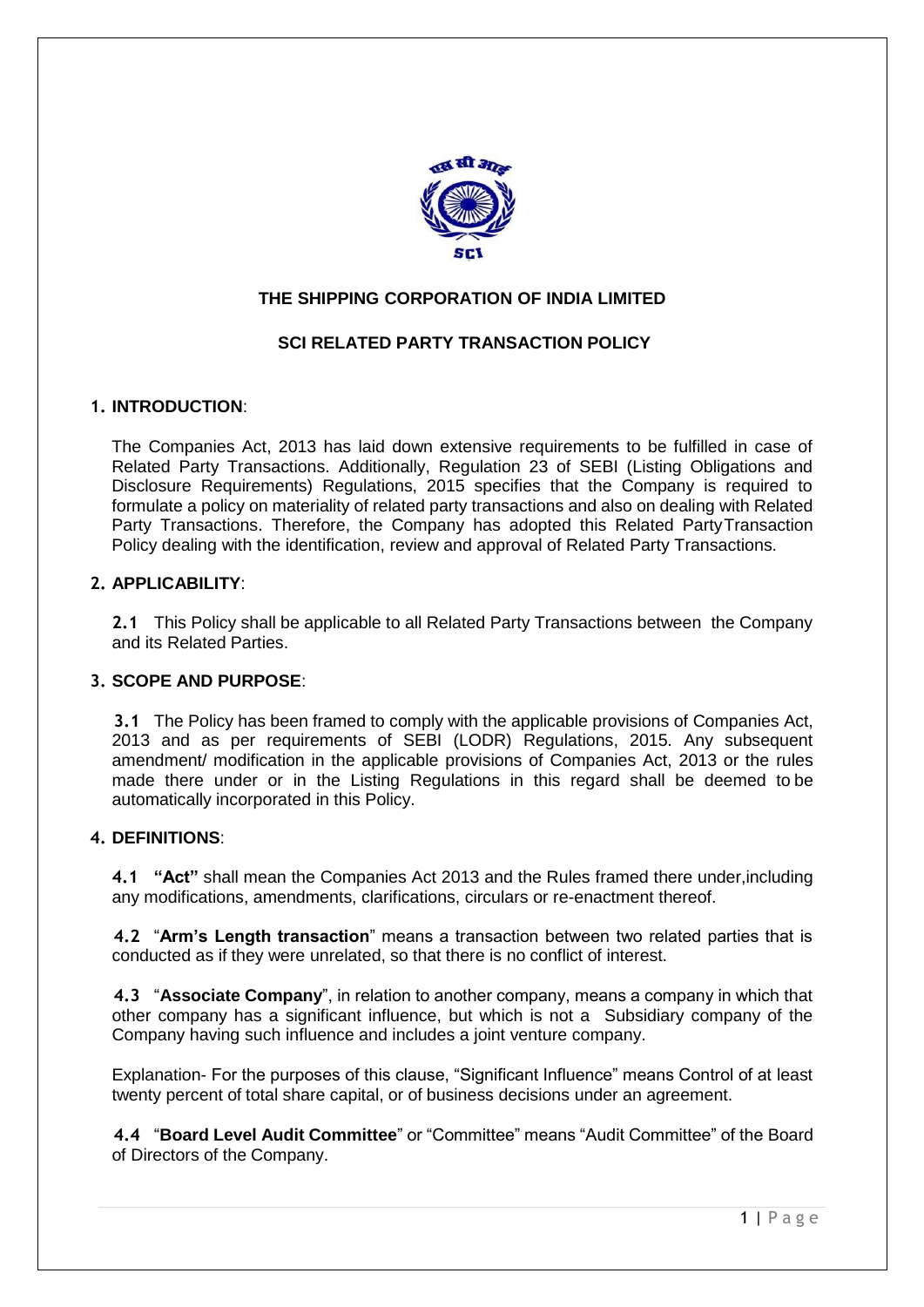**4.5** "**Board of Directors**" or "Board" means the collective body of the Directors of the Company.

**4.6** "**Company**" means The Shipping Corporation of India Limited

**4.7** "**Key Managerial Personnel**" means Key Managerial Personnel of the Company in terms of the Companies Act, 2013 and the Rules made thereunder.

**4.8 "Related party transactions" shall have same meaning as defined under regulation 2(zc) of SEBI (LODR) Regulations, 2015 and shall include all transactions as specified under section 188(1) of the Companies Act 2013.**

# **Related party transactions pursuant to regulation 2(zc) of SEBI (LODR) Regulations a transaction involving a transfer of resources, services or obligations between:**

(i) a listed entity or any of its subsidiaries on one hand and a related party of the listed entity or any of its subsidiaries on the other hand; or

(ii) a listed entity or any of its subsidiaries on one hand, and any other person or entity on the other hand, the purpose and effect of which is to benefit a related party of the listed entity or any of its subsidiaries, with effect from April 1, 2023;

 regardless of whether a price is charged and a "transaction" with a related party shall be construed to include a single transaction or a group of transactions in a contract:

## **Provided that the following shall not be a related party transaction**:

(a) the issue of specified securities on a preferential basis, subject to compliance of the requirements under the Securities and Exchange Board of India (Issue of Capital and Disclosure Requirements) Regulations, 2018;

(b) the following corporate actions by the listed entity which are uniformly applicable/offered to all shareholders in proportion to their shareholding:

i. payment of dividend;

ii. subdivision or consolidation of securities;

iii. issuance of securities by way of a rights issue or a bonus issue; and

iv. buy-back of securities.

(c) acceptance of fixed deposits by banks/Non-Banking Finance Companies at the terms uniformly applicable/offered to all shareholders/public, subject to disclosure of the same along with the disclosure of related party transactions every six months to the stock exchange(s), in the format as specified by the Board:

Provided further that this definition shall not be applicable for the units issued by mutual funds which are listed on a recognised stock exchange(s);"

# **Related party transactions pursuant to Section 188 (1) of Companies Act, 2013:**

Except with the consent of the Board of Directors given by a resolution at a meeting of the Board and subject to such conditions as may be prescribed, no company shall enter into any contract or arrangement with a related party with respect to—

(a) sale, purchase or supply of any goods or materials;

(b) selling or otherwise disposing of, or buying, property of any kind;

(c) leasing of property of any kind;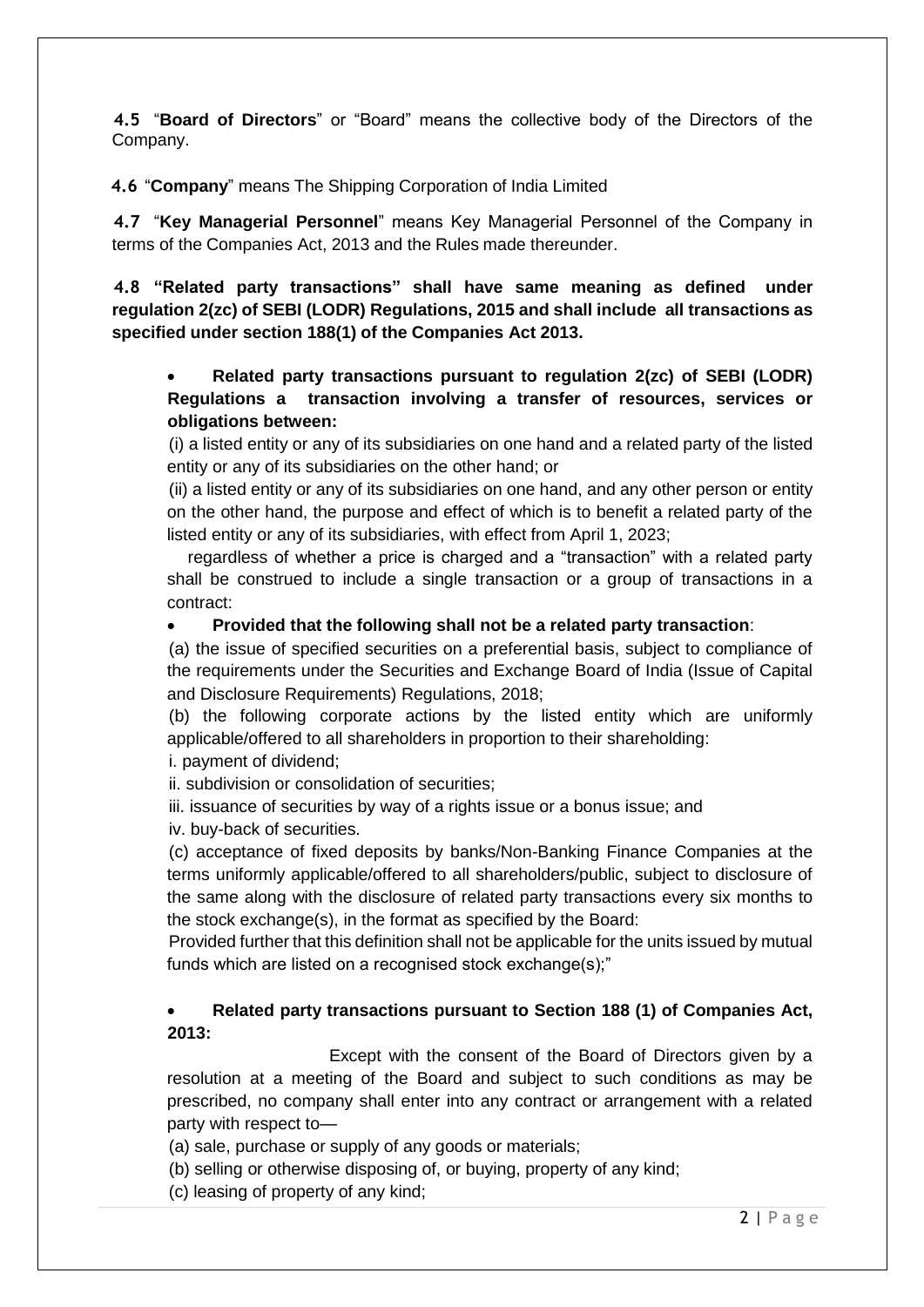(d) availing or rendering of any services;

(e) appointment of any agent for purchase or sale of goods, materials, services or property;

(f) such related party's appointment to any office or place of profit in the company, its subsidiary company or associate company; and

(g) underwriting the subscription of any securities or derivatives thereof, of the company

### **"Material Related Party Transactions" shall have same meaning as specified under regulation 23 of the SEBI (LODR) Regulations, 2015 which means :**

A transaction with a related party shall be considered material if the transaction(s) to be entered into individually or taken together with previous transactions during a financial year, exceeds rupees one thousand crore or ten percent of the annual consolidated turnover of the listed entity as per the last audited financial statements of the listed entity, whichever is lower.

Further, a transaction involving payments made to a related party with respect to brand usage or royalty shall be considered material if the transaction(s) to be entered into individually or taken together with previous transactions during a financial year, exceed five percent of the annual consolidated turnover of the listed entity as per the last audited financial statements of the listed entity.

# **"Material Related Party Transactions" shall cover all the transactions as specified under rule 15(3) of the Companies (Meetings of Board and its Powers) Rules, 2014 (as amended on 18.11.2019) as mentioned below:**

a) As contracts or arrangement with respect to clause (a) to (e) of sub-section of Section 188, with criteria as mentioned below-

1) Sale, purchase or supply of any goods or materials, directly or through appointmentof agent, amounting ten per cent or more of the turnover of the company as mentioned in clause(a) and clause (e) respectively of sub-section (1) of section 188;

2) Selling or otherwise disposing of or buying property of any kind, directly or through appointment of agent, amounting to ten percent or more of net worth of the company as mentioned in clause(b) and clause (e) respectively of sub-section (1) of section 188;

3) Leasing of property of any kind amounting ten percent or more of the turnover of the company as mentioned in clause(c) of sub-section (1) of section 188;

4) Availing or rendering of any services, directly or through appointment of agent, amounting ten percent or more of the turnover of the company as mentioned in clause (d) and clause (e) respectively of sub-section (1) of section 188;

b) is for appointment to any office or place of profit in the company, its subsidiary company or associate company at a monthly remuneration exceeding two and a half lakh rupees as mentioned in clause (f) of sub-section (1) of [section](http://ebook.mca.gov.in/Actpagedisplay.aspx?PAGENAME=17582)  [188.](http://ebook.mca.gov.in/Actpagedisplay.aspx?PAGENAME=17582)

c) is for remuneration for underwriting the subscription of any securities or derivatives thereof, of the company exceeding one percent of the net worth as mentioned in clause (g) of sub-section (1) of section 188.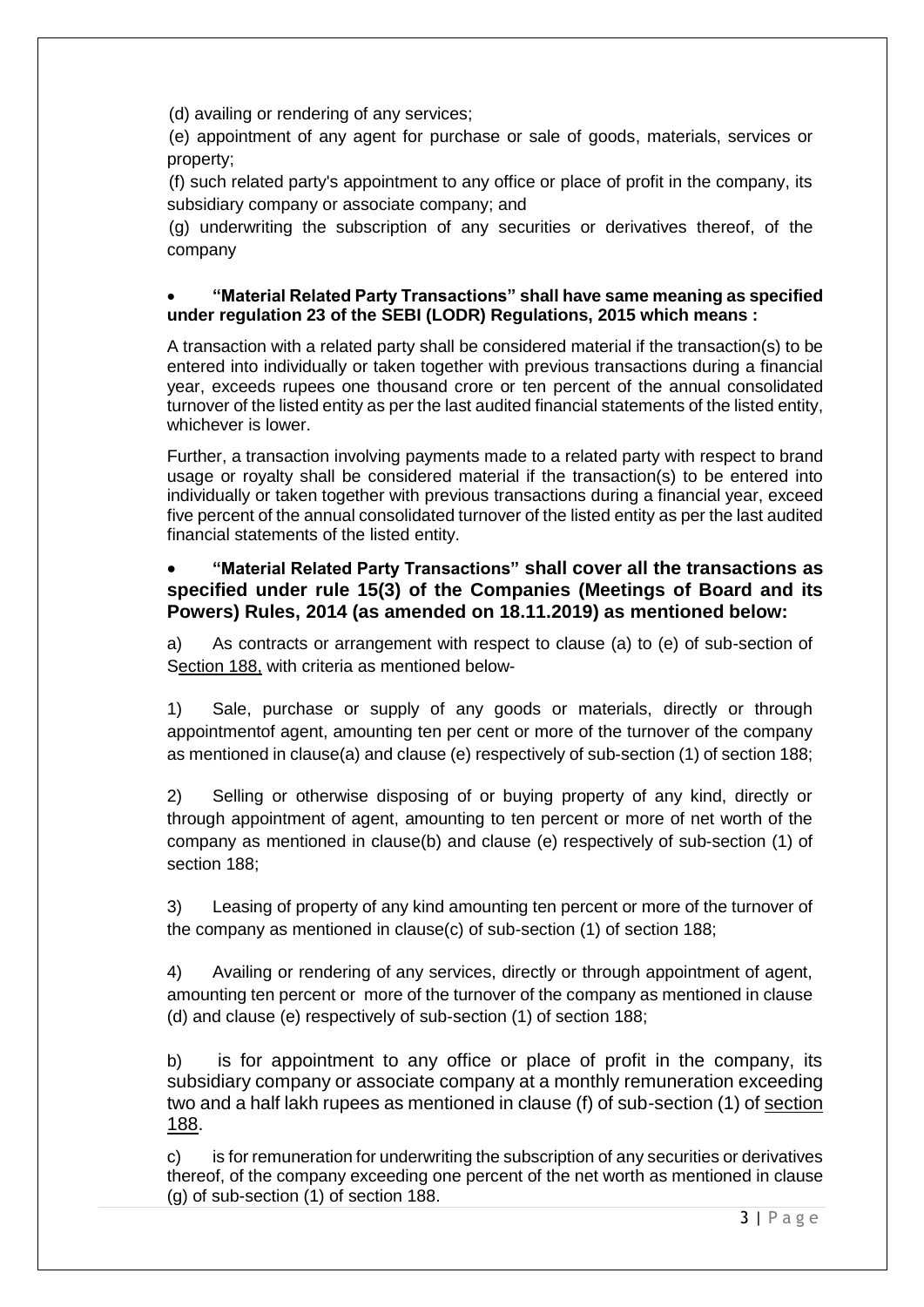**4.9 "Material Modifications"** means any further modifications/alterations/changes to the Related Party Transactions which is already approved by the Audit Committee/Board/Shareholder as the case may be.

# **4.10 "Policy" means Related Party Transactions Policy of the Company.**

## **4.11 "Related Party" means a person or an entity:**

1) which is a related party under Section 2 (76) of the Companies Act, 2013;

2) which is a related party under the applicable accounting standards

3) which is a related party under Regulation 2 (zb) of SEBI(LODR) Regulations, 2015.

 *Pursuant to Section 2(76) of Companies Act, 2013- "related party", with reference to a company, means –*

(i) a director or his relative;

(ii) a key managerial personnel or his relative;

(iii) a firm, in which a director, manager or his relative is a partner;

(iv) a private company in which a director or manager [or his relative] is a member or director;

(v) a public company in which a director or manager [and holds] is a director or holds along with his relatives, more than two per cent. of its paid-up share capital;

(vi) anybody corporate whose Board of Directors, managing director or manager is accustomed to act in accordance with the advice, directions or instructions of a director or manager;

(vii) any person on whose advice, directions or instructions a director or manager is accustomed to act:

Provided that nothing in sub-clauses (vi) and (vii) shall apply to the advice, directions or instructions given in a professional capacity;

(viii) any company which is—

(A) a holding, subsidiary or an associate company of such company; or

(B) a subsidiary of a holding company to which it is also a subsidiary;

(C) an investing company or the venturer of the company

Explanation.—For the purpose of this clause, "the investing company or the venture of a company" means a body corporate whose investment in the company would result in the company becoming an associate company of the body corporate.

(ix) such other person as may be prescribed;

For the purposes of sub-clause (ix) of clause (76) of section 2 of the Act, a director [other than an independent director] or key managerial personnel of the holding company or his relative with reference to a company, shall be deemed to be a related party.

 *Accounting Standard 18 defines related party as* parties which are considered to be related if at any time during the reporting period one party has the ability to control the other party or exercise significant influence over the other party in making financial and/or operating decisions.

Explanation- For the purposes of this clause, "Control" means

- (a) ownership, directly or indirectly, of more than one half of the voting power of an enterprise, or.
- (b) control of the composition of the board of directors in the case of a company or of the composition of the corresponding governing body in case of any other enterprise, or
- (c) a substantial interest in voting power and the power to direct, by statute or agreement, the financial and/or operating policies of the enterprise.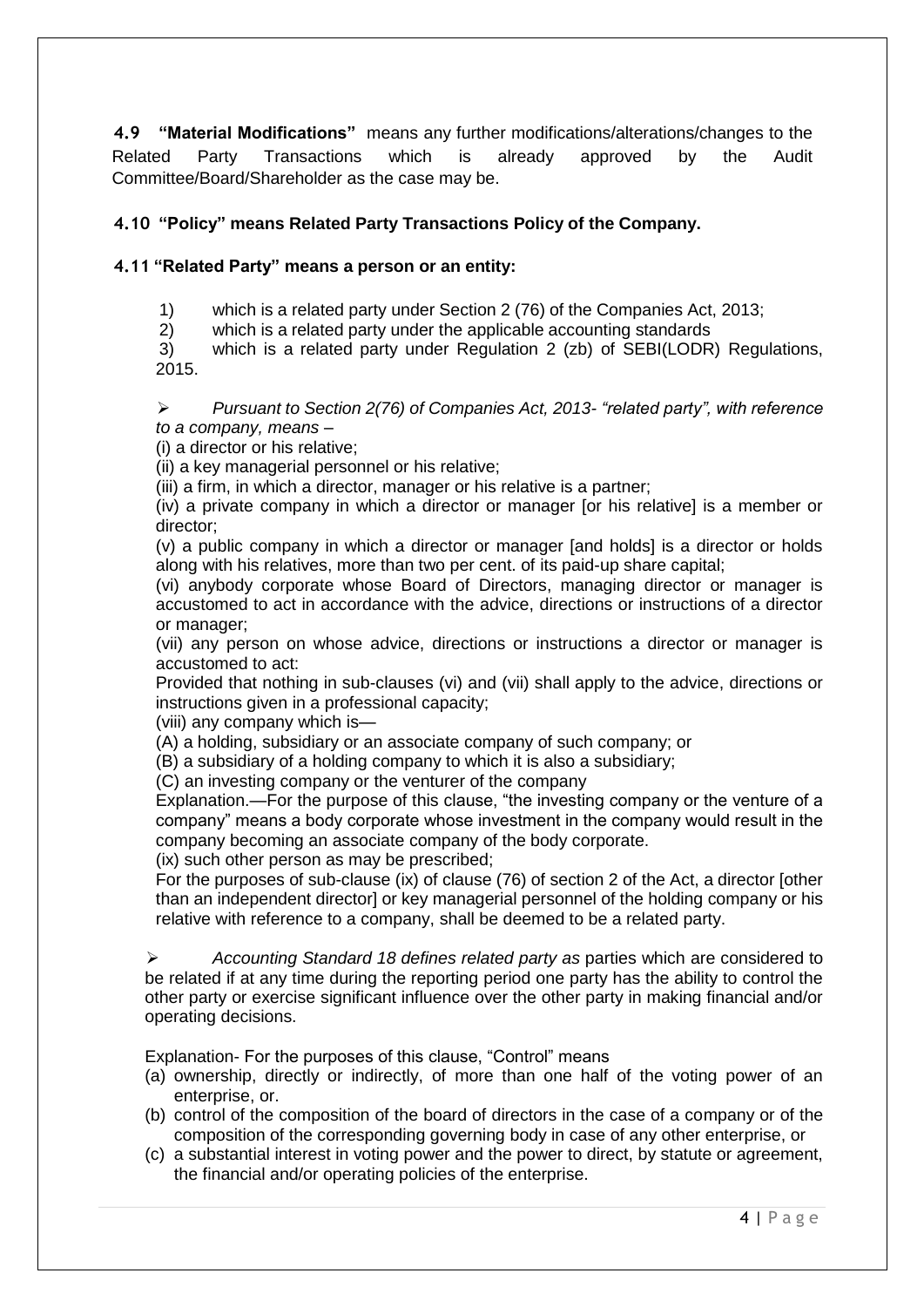Explanation- For the purposes of this clause, "Significant Influence" means participation in the financial and/or operating policy decisions of an enterprise, but not control of those policies.

 *Pursuant to Regulation Regulation 2 (zb) of SEBI(LODR) Regulations, 2015 related party" means a related party as defined under sub-section (76) of section 2 of the Companies Act, 2013 or under the applicable accounting standards* Provided that:

(a) any person or entity forming a part of the promoter or promoter group of the listed entity; or

(b) any person or any entity, holding equity shares:

(i) of twenty per cent or more; or

(ii) of ten per cent or more, with effect from April 1, 2023;

in the listed entity either directly or on a beneficial interest basis as provided under section 89 of the Companies Act, 2013, at any time, during the immediate preceding financial year, shall be deemed to be a related party.

**4.12 "Relatives", means a relative as defined under Section 2(77) of the Companies Act,2013 and includes anyone who is related in any of the following manner-**

- 1. They are members of a Hindu Undivided Family;
- 2. They are husband and wife; or
- 3. One person is related to the other person as:
	- a) Father (including step- father)
	- b) Mother (including step- mother)
	- c) Son (including step- son)
	- d) Son's wife
	- e) Daughter
	- f) Daughter's husband
	- g) Brother (including step- brother)
	- h) Sister (including step sister)

**4.13 "Transaction": A transaction with a related party shall be construed to include single transaction or a group of transactions in a contract.**

#### **5. REVIEW AND APPROVAL OF RELATED PARTY TRANSACTIONS 5.1 Approval of Audit Committee -**

 Every RPT executed at arm's length and/or in the ordinary course of business including subsequent modification, if any, requires Audit Committee's approval.

 Wherever transactions as specified u/s 188 of the Companies Act, 2013 are not carried out at arm's length and/or in the ordinary course of business, these require approval of either Board and/or Shareholders. However, in the event of such transactions being excuted between Holding Company and its wholly owned subsidiary, whose accounts are consolidated with Holding Company and placed before the shareholders at the General Meeting for approval, the approval of shareholders is not envisaged. Hence, these require Audit Committee's approval and Board's approval.

 Wherever the Audit Committee is vested with the authority to approve a RPT and if the Committee exercises its power not to approve, it shall make it recommendation to the Board.

### **5.2 Additional Review by Audit Committee-**

Audit Committee shall adiitionally review the status of long term (more than one year) or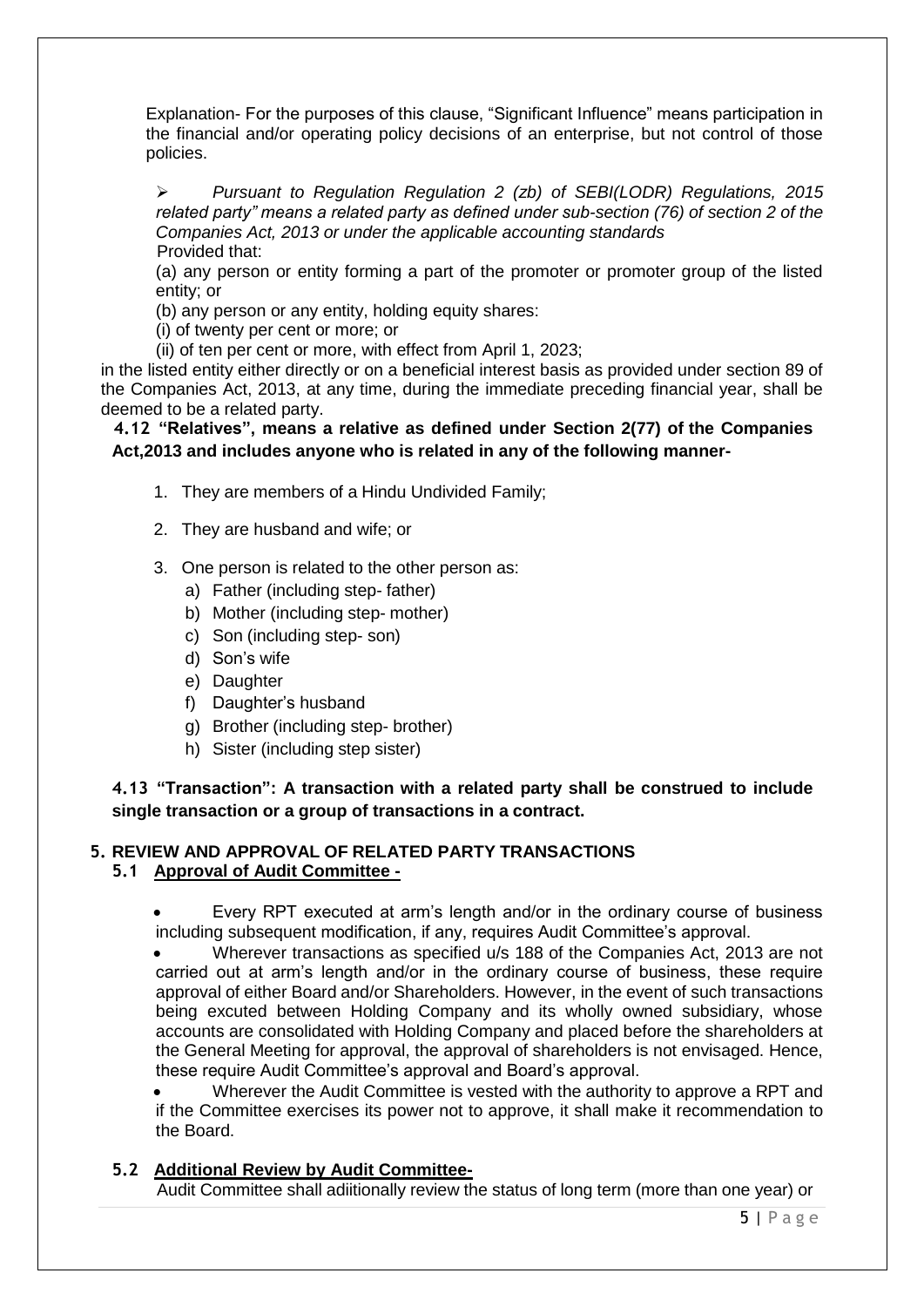recurring RPTs on an annual basis. [SEBI/HO/CFD/CMD1/CIR/P/2021/662]

## **5.3 Approval of Board -**

 All cases where the Related Party Transactions are not in the ordinary course of business and/or are not on arm's length basis but within the prescribed limits as per the Companies (Meetings of Board & its Powers) Rules, 2014, shall be brought before the Board of Directors for approval through Board Level Audit Committee.

 All (a) Related Party Transactions that are beyond the prescribed limits as per Companies (Meetings of Board & its Powers) Rules, 2014 and being not in the ordinary course of business of the company and/ or not on an arm's length basis,

(b) Material Related Party Transactions, requiring the approval of the shareholders,shall also need to be approved by the Board.

Such approval of Board may be obtained at a duly convened meeting.

## **5.4 Approval of Shareholder -**

 All (a) Related Party Transactions that are beyond the prescribed limits as per Companies (Meetings of Board & its Powers) Rules, 2014 and being not in the ordinary course of business of the company and/ or not on an arm's length basis, (b) Material Related Party Transactions, shall require approval of shareholders through resolution (after due approval by the Board).

## **5.5 Approvals as per Regulation 23 of SEBI (LODR) Regulations, 2015**

### *I.Approval of Audit Committee*

 All related party transactions and subsequent material modifications shall require prior approval of the audit committee of the company.

### **Only those members of the Audit Committee, who are Independent directors, shall approve related party transactions**.

 A related party transaction to which the subsidiary of a listed entity is a party but the listed entity is not a party, shall require prior approval of the audit committee of the listed entity if the value of such transaction whether entered into individually or taken together with previous transactions during a financial year exceeds ten per cent of the annual consolidated turnover, as per the last audited financial statements of the listed entity.

 A related party transaction to which the subsidiary of a listed entity is a party but the listed entity is not a party, shall require prior approval of the audit committee of the listed entity if the value of such transaction whether entered into individually or taken together with previous transactions during a financial year, exceeds ten per cent of the annual standalone turnover, as per the last audited financial statements of the subsidiary wef 01.04.2023.

• Prior approval of the audit committee of the listed entity shall not be required for a related party transaction to which the listed subsidiary is a party but the listed entity is not a party, if regulation 23 and sub-regulation (2) of regulation 15 of these regulations are applicable to such listed subsidiary.

For related party transactions of unlisted subsidiaries of a listed subsidiary as above, the prior approval of the audit committee of the listed subsidiary shall suffice.

### *II.Omnibus Approval*

 Audit committee may grant omnibus approval for related party transactions proposed to be entered into by the listed entity subject to the following conditions, namely-

a) the audit committee shall lay down the criteria for granting the omnibus approval in line with the policy on related party transactions of the listed entity and such approval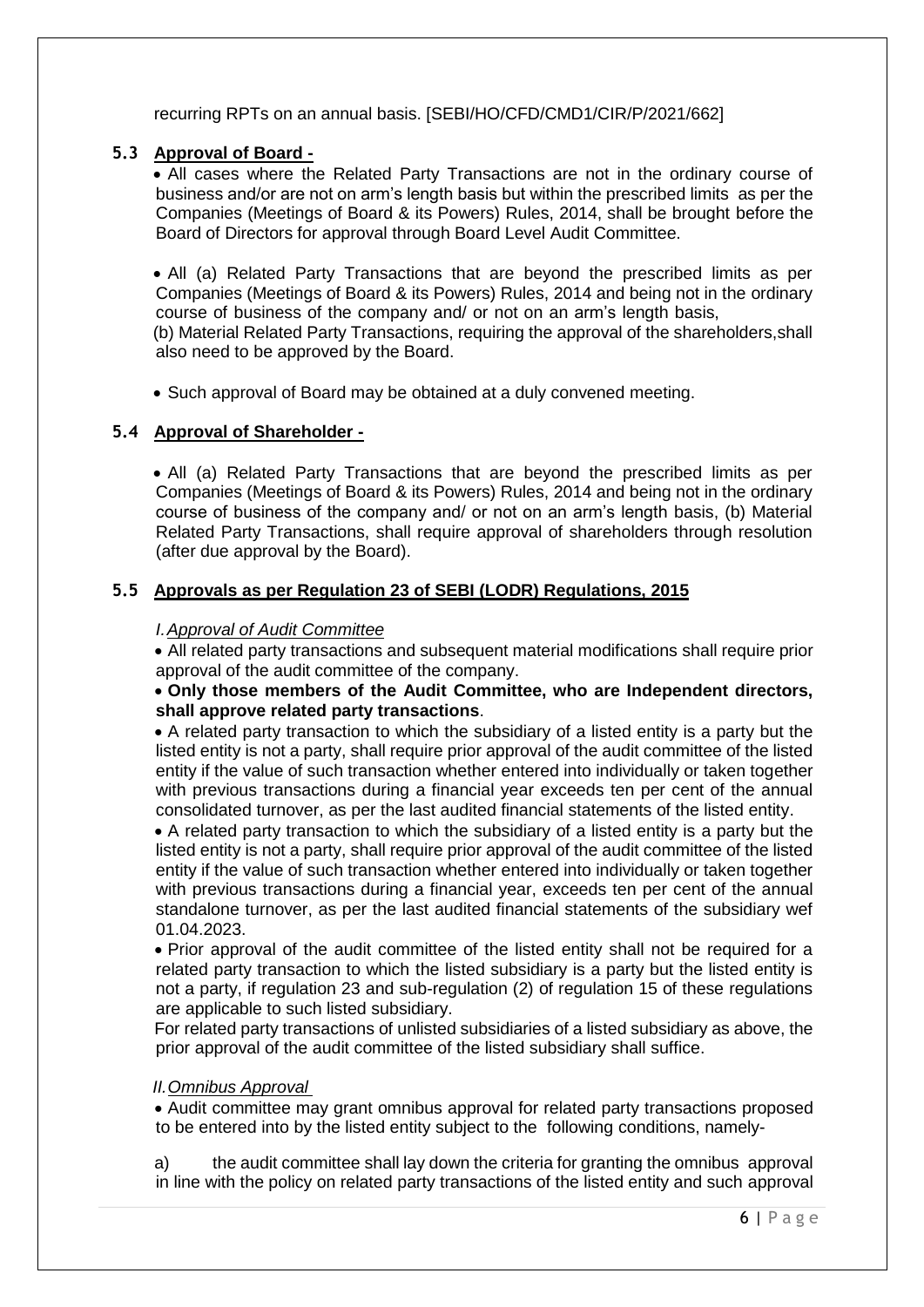shall be applicable in respect of transactions which are repetitive in nature;

b) the audit committee shall satisfy itself regarding the need for such omnibus approval and that such approval is in the interest of the listed entity

c) the omnibus approval shall specify:

(i) the name(s) of the related party, nature of transaction, period of transaction, maximum amount of transactions that shall be entered into,

(ii) the indicative base price / current contracted price and the formula forvariation in the price if any; and

(iii) such other conditions as the audit committee may deem fit:

Provided that where the need for related party transaction cannot be foreseen and aforesaid details are not available, audit committee may grant omnibus approval for such transactions subject to their value not exceeding rupees one crore per transaction.

d) The audit committee shall review, at least on a quarterly basis, the details of related party transactions entered into by the listed entity pursuant to each of the omnibus approvals given.

e) Such omnibus approvals shall be valid for a period not exceeding one year and shall require fresh approvals after the expiry of one year

#### *III.Approval of Shareholders*

 All material related party transactions and subsequent material modifications shall require prior approval of the shareholders through resolution and no related party shall vote to approve such resolutions whether the entity is a related party to the particular transaction or not

Provided that prior approval of the shareholders of a listed entity shall not be required for a related party transaction to which the listed subsidiary is a party but the listed entity is not a party, if regulation 23 and sub-regulation (2) of regulation 15 of these regulations are applicable to such listed subsidiary.

For related party transactions of unlisted subsidiaries of a listed subsidiary as referred above, the prior approval of the shareholders of the listed subsidiary shall suffice.

Provided that the requirements specified under this shall not apply in respect of a resolution plan approved under section 31 of the Insolvency Code, subject to the event being disclosed to the recognized stock exchanges within one day of the resolution plan being approved

**5.6** The provisions of this regulation shall be applicable to all prospective transactions.

**5.7** All existing material related party contracts or arrangements entered into prior to the date of notification of these regulations and which may continue beyond such date shall be placed for approval of the shareholders in the first General Meeting subsequent to notification of these regulations.

**5.8** SCI shall make disclosures of related party transactions on a consolidated basis every six months, within fifteen days from the date of publication of its standalone and consolidated financial results , in the format specified in the relevant accounting standards for annual results to the stock exchanges and publish the same on its website.

And with effect from 01.04.2023 shall make disclosures of related party transactions on a consolidated basis every six months on the date of publication of its standalone and consolidated financial results ,in the format specified in the relevant accounting standards for annual results to the stock exchanges and publish the same on its website.

#### **6. Modifications to the RPTs shall be subject to review and approval of Audit Committee, further,**

**6.1** Whenever, the transaction is at arm's length and/or in ordinary course of business and initial approval of which is taken from Audit Committee, the prior approval of Board (or Shareholders when exceeding the predefined threshold) shall be taken wherever there arise modifications pursuant to 4.9.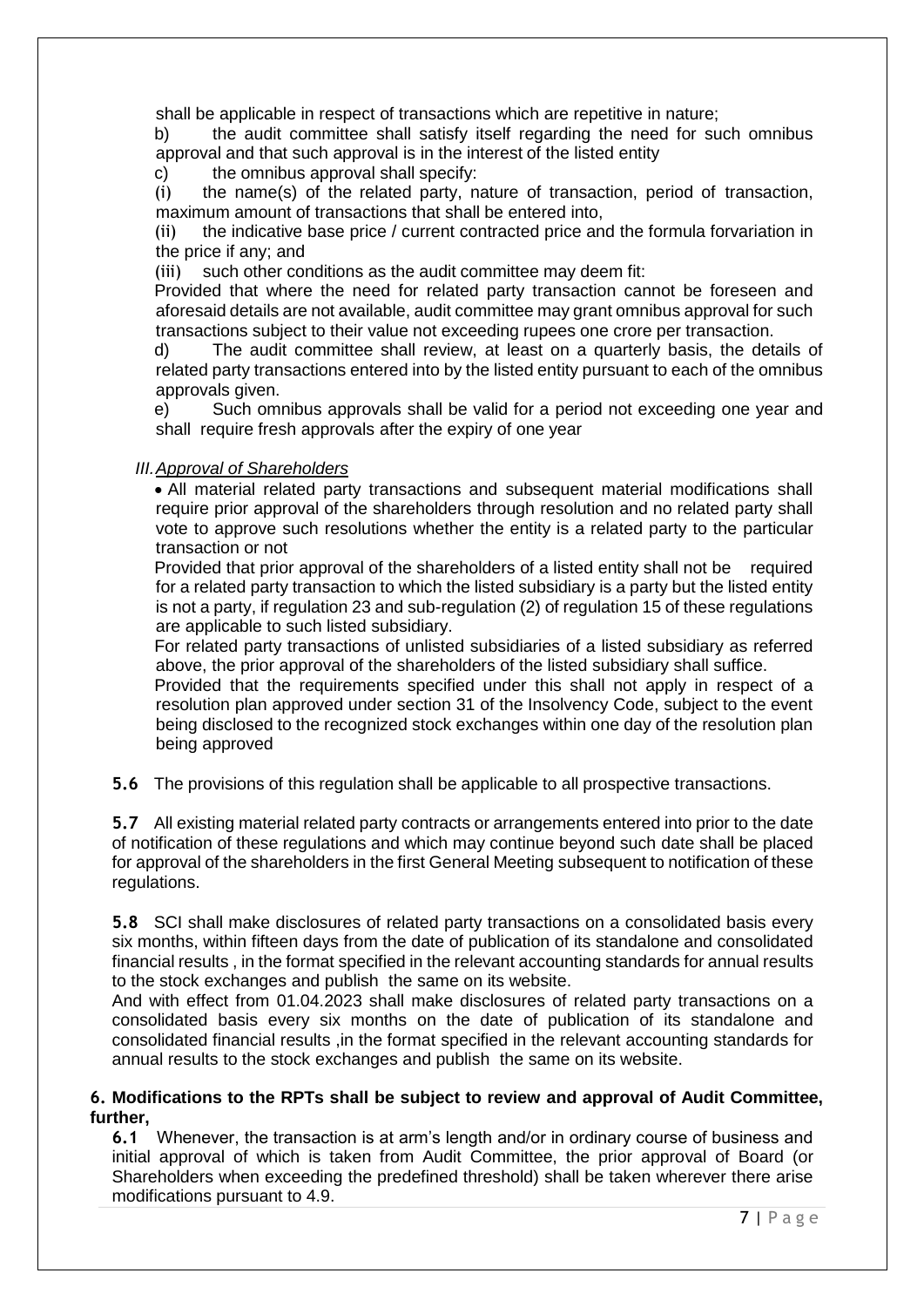**6.2** Whenever, the transaction is at arm's length and/or in ordinary course of business and initial approval of which is taken from Shareholders, the prior approval of Shareholders shall once again be taken wherever there arise modifications pursuant to 4.9.

**6.3** Whenever, the transaction is not at arm's length and/or not in the ordinary course of business and initial approval of which is taken from Board or Shareholders as the case may be, any modification shall once again require prior approval of Board or Shareholders as the case may be.

### **7. EXEMPTION FROM PRIOR APPROVAL OF AUDIT COMMITTEE AND SHAREHOLDERS**

**7.1** The prior approvals both in the case of Related Party Transactions and Material Related Party Transactions shall not be required in the following cases:

i) transactions entered into between two government companies;

ii) transactions entered into between a holding company and its wholly owned subsidiary whose accounts are consolidated with such holding company and placed before the shareholders at the general meeting for approval.

iii) transactions entered into between two wholly-owned subsidiaries of the listed holding company, whose accounts are consolidated with such holding company and placed before the shareholders at the general meeting for approval.]

Explanation- For the purpose of clause (a), "Government Company(ies)" means Government Company as defined in sub-section (45) of section 2 of the Companies Act, 2013.

### **8. MECHANISM FOR APPROVAL FOR RELATED PARTY TRANSACTIONS IN SCI 8.1 TRANSACTIONS WHICH ARE ON ARM'S LENGTH BASIS AND ARE IN ORDINARY COURSE OF BUSINESS**

a) Approval of Audit Committee for all transactions (Only those members of the Audit Committee, who are Independent directors, shall approve related party transactions) b) Board to take note of such transactions

c) Approval of shareholders by way of resolution only if the value of transactions exceeds the limits provided under Clause 4.8 above.

### **8.2 TRANSACTIONS WHICH ARE EITHER NOT ON ARM'S LENGTH BASIS AND / OR NOT IN ORDINARY COURSE OF BUSINESS**

a) Approval of Audit Committee for all transactions (Only those members of the Audit Committee, who are Independent directors, shall approve related party transactions)

b) Approval of the Board for all transactions

c) Approval of shareholders by way of resolution only if the value of transactions exceeds the limits provided under Clause 4.8 above as the case may be.

### **9. DISCLOSURES**

All disclosures pertaining to Related Party Transactions required under the Companies Act, 2013 or SEBI (Listing Obligations & Disclosure Requirements) Regulations, 2015 or DPE Corporate Governance Guidelines or any other statue/rule/regulation shall be made accordingly.

## **10. LIMITATION**

**10.1** In the event of any conflict between the provisions of this Policy and of the Listing Regulations/ Companies Act, 2013 or any other statutory enactments, rules, then, the provisions of the Listing Regulations / Companies Act, 2013 or other statutory enactments, rules, as the case may be shall prevail over this Policy and shall be adhered to accordingly by all concerned.